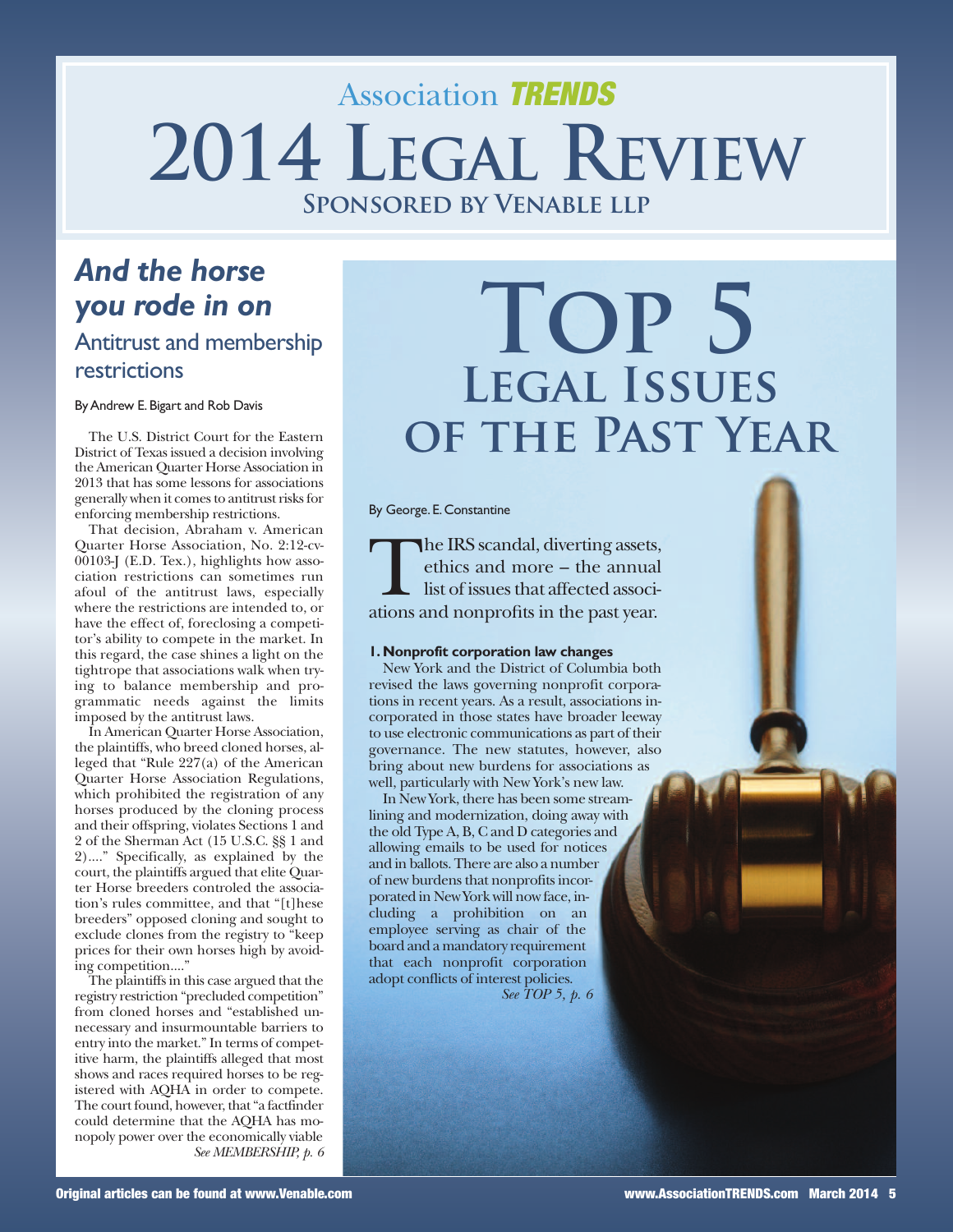### *TOP 5,* from p. <sup>5</sup>

DC's law has been in place and effective for a couple of years, though recently "technical corrections" were enacted to clean up a few errors from the initial statute. DC's law makes clear that member balloting can occur electronically and also provides for greater flexibility on a number of other matters that membership organizations face. The recordkeeping requirements in the new law are somewhat more burdensome than before, and the changes in the new law have made it more difficult for older corporations to continue to be covered under a pre-1962 corporate law.

#### **2.IRS scandal and fallout for associations**

The Exempt Organizations function of the Internal Revenue Service was the source of national news in May when it was reported that the IRS engaged in inappropriate flagging of conservative political groups when evaluating whether such entities qualified for tax-exempt status. While the focus of

the scandal was largely on "tea party" and similar groups that would not traditionally be described as associations, the impact of the scandal has been broad, as numerous key IRS Exempt Organizations personnel have been replaced, and Congress has been scrutinizing closely all operations.

One potential positive result of all thisscrutiny could be a focus on the immense backlog of exemption applications that the IRS currently has. In response to the issues that arose, the IRS has implemented a number of changes designed to streamline consideration of applications.

#### **3. Association slapped over code of ethics provision**

The Federal Trade Commission and the Music Teachers National Association entered a consent order after the FTC took issue with a code of ethics provision of MTNA. That provision (which MTNA maintained had not been enforced for a number of years) restricted members from soliciting clients from other music teachers. Under the consent order, the association was required to change its code of ethics, maintain an antitrust compliance program, and stop affiliating with any other group that MTNA knows to be restricting solicitation, advertising or price-related competition.

#### **4.Tax reform plan takes aim at exempt organizations**

U.S. House of Representatives Ways and Means Committee chairman Dave Camp recently released "The Tax Reform Act of 2014," a 979-page sweeping federal tax reform package that, among many other things, addresses a number of rules and laws applicable to tax-exempt organizations, and could impose significant new tax liabilities on nonprofits. While not expected to be voted on this year, many of the proposals could well find their way into law as part of any future federal tax legislation and many of the exempt organization-related proposals would fundamentally change the tax obligations of nonprofits.

The legislation proposes changes that impact both tax-exempt organizations and contributors to exempt organizations. The act would amend which activities and organizations are subject to unrelated business income tax, and would impose new excise taxes and modifications of current excise taxes on certain nonprofit organizations and activities.

Key aspects of the proposed legislation:

**Royalty:** Feesfrom the licensing of an organization's name or logo would be treated as expressly subject to UBIT.

**Sponsorship:** The act proposes to limit the ability of a tax-exempt organization to treat sponsorship payments as not subject to UBIT.

**UBIT deductions:** Requires tax-exempt organizations to compute UBIT separately for each unique activity that is subject to the

tax. Thus, a tax-exempt organization would no longer be able to apply losses from one unrelated activity to offset gains from other such activities.

> **Changes to intermediate sanctions:** Currently, if there are excessive benefits paid to certain insiders of section  $501(c)(3)$  and  $501(c)(4)$  organizations, an excise tax may be imposed on those individuals who so benefit as well as on those organization managers who approved those benefits. These provisions are often referred to as "intermediate sanctions." The act proposes sweeping new changes to the intermediate sanctions regime, including:

> • Expanding the coverage of the provisions to apply also to  $501(c)(5)$  and  $501(c)(6)$  organizations;

> • Adding a new excessive benefits excise tax, equal to 10 percent of the excess benefit, on the organization if certain minimum standards of due diligence or other procedures were not followed; and

> • Doing away with the current law "rebuttable presumption of reasonableness," which gives a presumption that a transaction is not excessive if cer-

#### tain steps are followed.

**Compensation tax:** The legislation would impose an excise tax of 25 percent on executive compensation (including any parachute payments) over \$1 million, to be paid by the organization. This excise tax would apply to any of the five-highest compensated employees of any tax-exempt organization.

#### **5. Attention on diversion of assets**

On Oct. 26, 2013, the Washington Post reported that from 2008 to 2012, more than 1,000 nonprofit organizations disclosed hundreds of millions in losses attributed to theft, fraud, embezzlement and other unauthorized uses of funds and organizational assets. According to a study cited by the Post, nonprofits and religious organizations suffer one-sixth of all major embezzlements, second only to the financial services industry.

While the numbers are shocking, this trend will not surprise those in the nonprofit world, who have long known that nonprofits are highly susceptible to fraud and embezzlement. Nonprofits are generally established for beneficial purposes and assume that their employees, especially senior management, share the organization's philanthropic mission. As such, nonprofits tend to be more trusting of their employees and have less stringent financial controls than their for-profit counterparts. Thus, they fall prey to embezzlement and other forms of employee fraud at an alarming rate.

### *MEMBERSHIP,* from p. <sup>5</sup>

Quarter Horse market because its rules control not only market participation but whether, in turn, a horse is valuable or relatively worthless." The court also found that the question of the rule's alleged procompetitive benefits could "best be dealt with at trial." The jury, following trial, rendered a verdict against AQHA, concluding that the rule was exclusionary and not reasonably tailored to achieve AQHA's legitimate procompetitive goals.

In light of this decision, associations should review their current membership standards and the requirements for participating in an association-sponsored program (such as a certification or accreditation program) for compliance with the antitrust laws. This is particularly important for "dominant" associations or those that control access to a facility deemed (fairly or not) to be essential to competing in a market. Even smaller associations should be mindful of the potential impact of a rule limiting membership or program participation. No association – no matter its size – wants to end up with the fate of its membership or program standards in the hands of a jury.

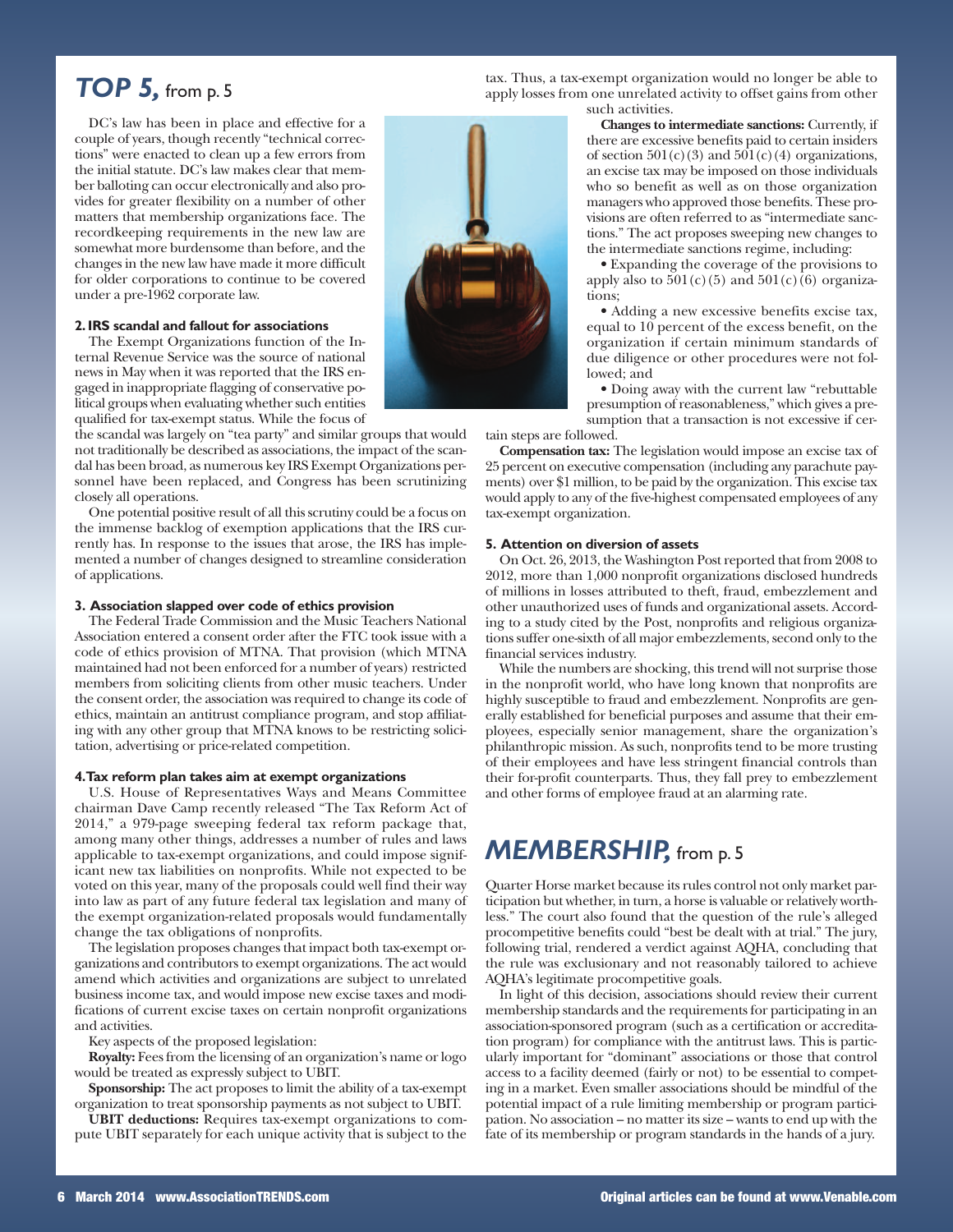### *Colleges and universities compliance project: Lessons for associations*

By Margaret C. Rohlfing, Matthew T. Journy, Yosef Ziffer and Jeffrey S.Tenenbaum

The Internal Revenue Service recently completed its Nonprofit Colleges and Universities Compliance Project. The IRS had sent out an initial compliance questionnaire to more than 400 tax-exempt colleges and universities. Based on the responses, 34 colleges and universities were then selected for examination. The IRS has now completed 90 percent of these examinations. On April 25, 2013, the IRS released the Final Report on the project, summarizing the findings from the completed examinations and representing the culmination of almost five years of research and analysis.

Although the project has focused specifically on colleges and universities, the key points raised in the Final Report are applicable to all tax-exempt organizations and carry lessons for associations that are recognized as exempt under  $501(c)(6)$  or  $501(c)(3)$ .

#### **Unrelated business income findings**

Unrelated business income arises when a tax-exempt organization regularly carries on a trade or business that is not substantially related to the tax-exempt purposes of the organization. The Internal Revenue Code imposes unrelated business income tax on an organization's UBI, reduced by the organization's related losses and deductions.The Final Report notes that 90 percent of the colleges and universities examined had misreported UBI on their Forms 990 and 990-T during the years under examination, and the resulting changes in the reporting of losses and net operating losses could result in more than \$60 million in assessed federal taxes.

Other common findings among the examined colleges and universities included misallocation of expenses between activities related to tax-exempt purposes and those unrelated to such purposes; errors

### *Employment and benefits developments: Same-sex couples*

By HarryAtlas,Thora Johnson and LisaTavares

On Aug. 29, 2013, the Internal Revenue Service issued a Revenue Ruling answering many questions raised by the Supreme Court's ruling in United States v. Windsor earlier this summer. In Windsor, the court held that Section 3 of the Defense of Marriage Act, which defined marriage as a union between a man and awoman for federal law purposes, was unconstitutional because it denied same-sex couples equal protection under the law. The IRS's first formal response to the Windsor decision holds that for all federal tax purposes:

1. The term "marriage" includes a marriage between two individuals of the same sex, provided those individuals are lawfully married under state law (or the laws of a territory or foreign jurisdiction with the legal authority to sanction marriage);

2. A same-sex marriage sanctioned under the laws of the state or territory in which it was performed will be recognized, even if the married couple lives in a state that does not recognize same-sex marriage;

3. A same-sex (or opposite-sex) couple is not considered married by virtue of entering into a registered domestic partnership, civil union or other similar formal relationship recognized under state law (but not classified as a marriage under the laws of that state).

in computation of NOLs and the substantiation of such amounts; and misclassification of activities as related to the institution's tax-exempt purposes. It is interesting to note that the IRS identified numerous instances in which examined colleges and universities had reported net losses on activities "for which expenses had consistently exceeded UBI for many years."The IRS determined that these activities were not carried on with a profit motive and, as such, disallowed the NOLs that flowed from those activities.

#### **Executive compensation and other compensation findings**

With regard to executive compensation, the Final Report focuses on certain procedural shortcomings among many colleges and universities. As organizations described in  $\S 501(c)(3)$  of the code, these colleges and universities are subject to the prohibition on "private inurement." Assuch, if an organization is deemed to make payments or engage in activities that improperly inure to the benefit of its "insiders," the IRS could seek to revoke the tax-exempt status of the organization. Alternatively, under Code § 4958 (also known as the "intermediate sanctions" rules), the IRS may impose punitive excise taxes on the insiders receiving undue benefit from their tax-exempt organizations, as well as a parallel excise tax on the organization's directors or managers that knowingly approved any "excess benefit transaction."

Organizations have an opportunity to lessen the exposure to excess benefit transactions if they follow a rebuttable presumption—have a disinterested decision-making body rely on valid comparability data to arrive at a compensation level for key officials and then have that decision-making body contemporaneously document its decision.

In the Final Report, the IRS found that 20 percent of the colleges and universities examined would not have successfully established the presumption that the compensation paid to key officials was reasonable. The key shortcomings included, for example, the use of comparability data that was derived, at least in part, from organizations that were not "similarly situated" to the institution in question (based on factors such as location, endowment size, revenues, total net assets, number of students, selectivity in admissions, and age of the institution); and the reliance on compensation studies that did not adequately document how and/or why certain comparability data was selected, and/or did not specify whether the amounts reported included salary only or also reflected other types of taxable and non-taxable compensation.

These general principles will apply for all tax purposes, including income, employment and estate taxes, on a prospective basis as of Sept. 16, 2013. The Revenue Ruling also permits affected same-sex couples to rely on its holdings with respect to original, amended, and adjusted tax returns (and claims for credits or refunds) for tax years still falling within the IRS's statute of limitations (generally, 2010, 2011 and 2012).

In a set of Frequently Asked Questions released contemporaneously with the Revenue Ruling, the IRS explicitly provides that qualified retirement plans "must treat a same-sex spouse as a spouse for purposes of satisfying the federal tax laws relating to qualified retirement plans." The FAQs specifically emphasize that this is the case even if the plan is operated by a nonprofit organization in a state that does not recognize same-sex marriage.

Beginning Sept. 16, 2013, plan sponsors must treat the same-sex spouse of any plan participant asthat participant'sspouse for all purposes under the plan. The new rule impacts, among other things, surviving spouse beneficiary provisions, qualified joint and survivor annuity and qualified pre-retirement survivor annuity requirements, required minimum distributions, hardship withdrawal rules and qualified domestic relations orders.

The IRS acknowledges that Revenue Ruling 2013-17 does not addressthe application of the Windsor decision to periods before Sept. 16 and states that it expects to issue future guidance for this purpose. This guidance also will include instructions to plan sponsors regarding required plan amendments and any necessary corrections relating to past plan operations.

The forthcoming employee plan guidance should also address health plans. The existing guidance, however, provides direction for plan sponsorswho currently offer health coverage to same-sex couples.